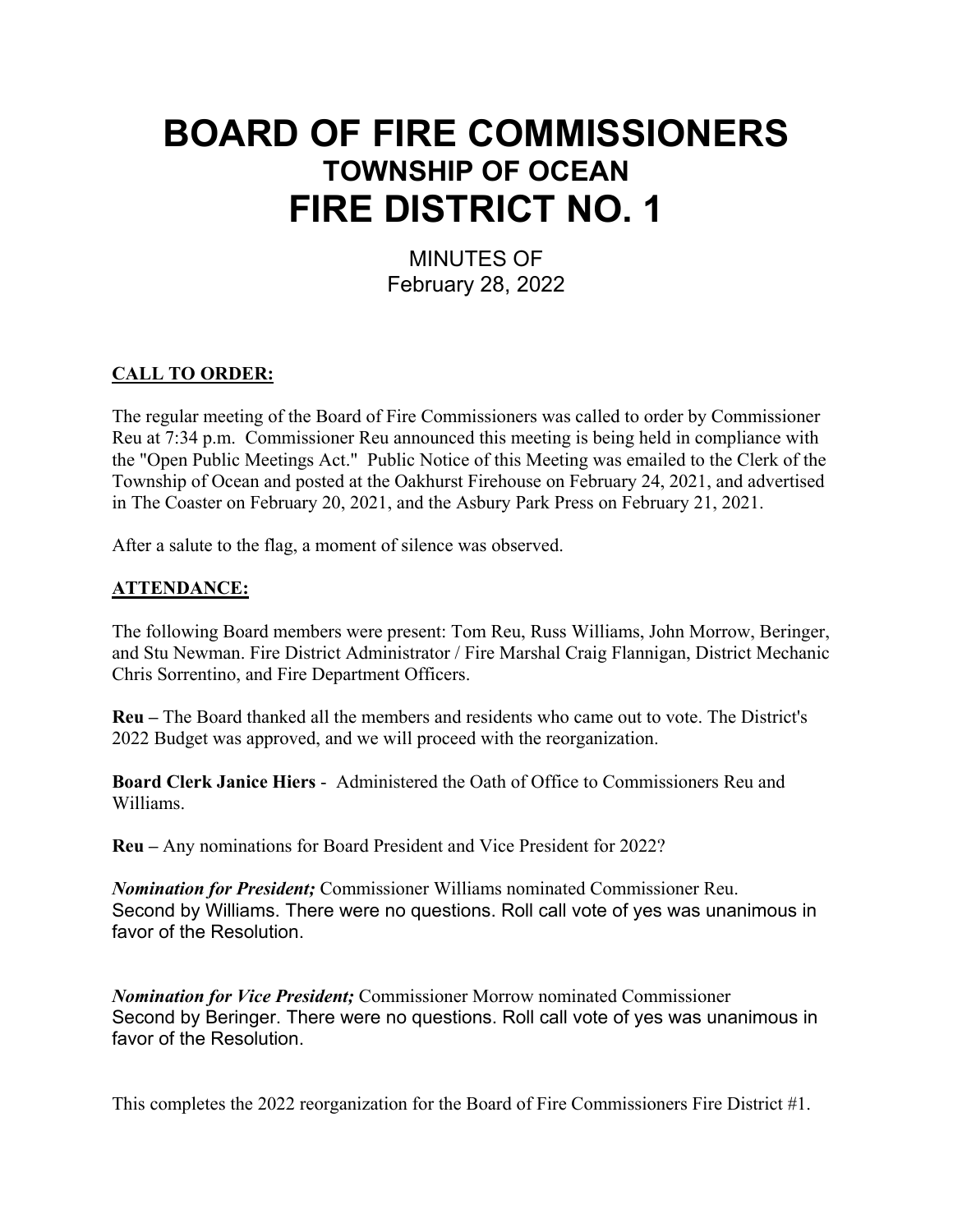# **MINUTES:**

**Reu -** Minutes of the previous meetings are on the table for everyone's review. If there are no questions or corrections:

Reu offered:

# RESOLUTION 2022-02-06 **A RESOLUTION TO APPROVE THE**  January 24, 2022, Monthly Meeting

February 14, 2022, Work Shop February 19, 2022, Special Meeting

Second by Beringer. There were no questions. Roll call vote of yes was unanimous in favor of the Resolution.

#### **CORRESPONDENCE: None**

# **EXPENSES:**

**Newman -** The Bills this evening were reviewed by the Commissioners before the meeting and found to be OK. Copies of the bill list are on the table for anyone to review.

Newman offered:

# RESOLUTION 2022-02-07 **A RESOLUTION TO APPROVE THE PAYMENT OF THE BILLS TOTALING \$24,910.96**

Second by Morrow. There were no questions. Roll call vote of yes was unanimous in favor of the Resolution.

# **DISTRICT NO. 1 ORGANIZATION's REPORTS:**

Fire Chief A. Roussell: NP 1st Asst. Chief S. Donohue: NR 2nd Asst. Chief T. Caruso: NR Captain: C. Sorrentino: NR 1st Lt.: Vacant 2nd Lt.: Vacant

# **Fire Marshal C. Flannigan –** January Report Inspections: 221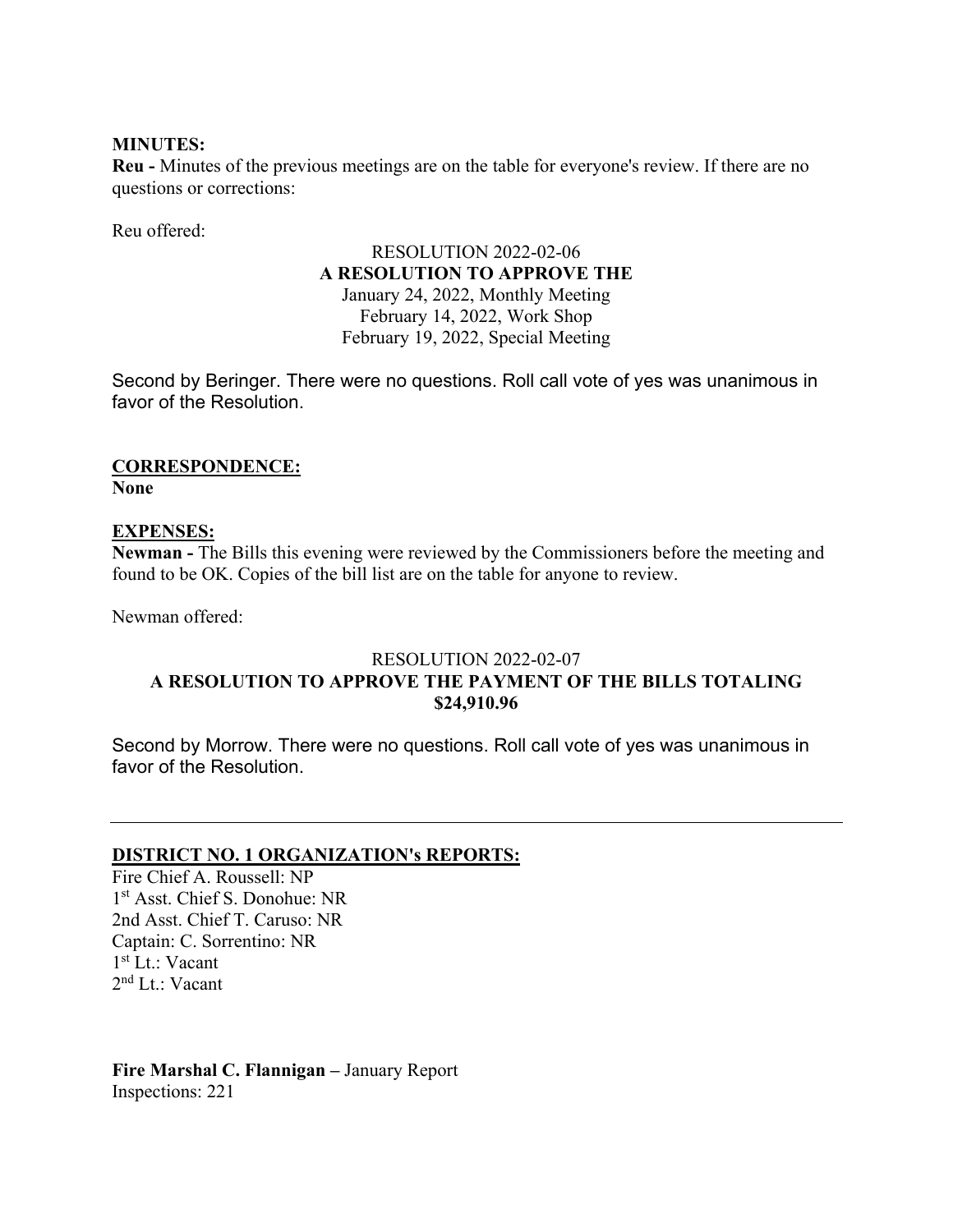State Registered: 40 Investigations: 1 Total revenue for the month: \$7,788.00 Fire Bureau responded a total of: 30 – 27 calls / 31 – 25 calls / 32- 51 / 38 – calls

#### **EMS Operations:** January Monthly Report -

# of Incidents: 116 Transports: 83 RMA's: 22 Average on-scene time: 16 min Average call time: 55 min

#### **District Mechanic C. Sorrentino: Read Monthly Report**

**OLD BUSINESS:**  None

# **NEW BUSINESS: Beringer –**

Offered the following employment resolutions for 2022:

# RESOLUTION 2022-02-08

**A Resolution appointing** *Michael Fiorentino***, Deputy Fire Marshal of Fire District No.1, and Stating the Terms and Conditions of Employment for the Year 2022.**

#### RESOLUTION 2022-02-09

**A Resolution appointing** *Christopher Sorrentino***, Fire District Mechanic of Fire District No.1, and Stating the Terms and Conditions of Employment for the Year 2022.**

#### RESOLUTION 2022-02-10

**A Resolution appointing** *Maurita Vecchio* **Administrative Assistant – Bureau of Fire Prevention, Fire District No.1, and Stating the Terms and Conditions of Employment for the Year 2022.**

#### RESOLUTION 2022-02-11

**A Resolution appointing** *Patrick Mannion***, Fire Inspector of Fire District No.1, and Stating the Terms and Conditions of Employment for the Year 2022.**